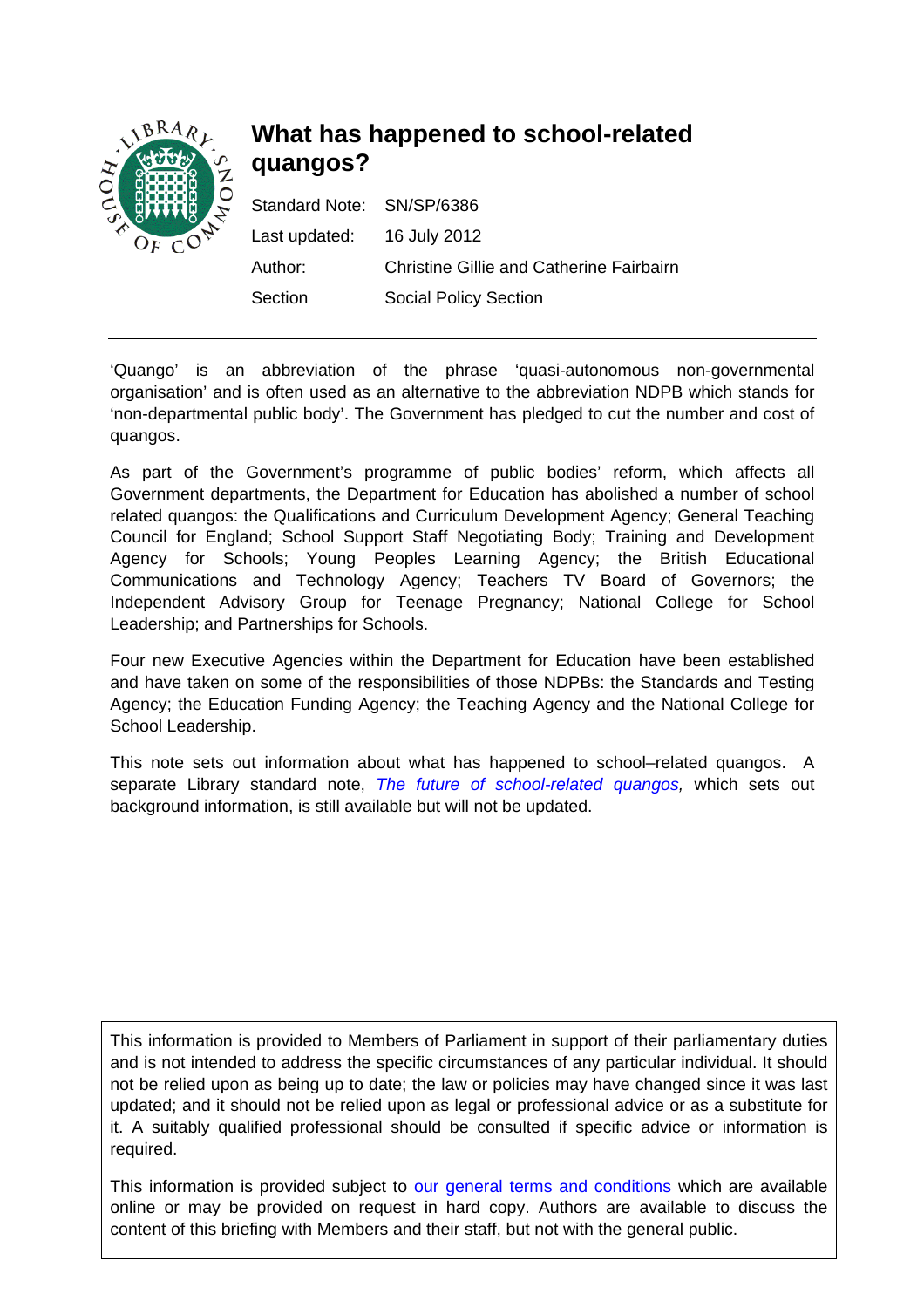# **Contents**

| 1            |                                                                        | <b>General background</b>                                        |                |
|--------------|------------------------------------------------------------------------|------------------------------------------------------------------|----------------|
| $\mathbf{2}$ | <b>Qualifications and Curriculum Development Agency: closed</b>        |                                                                  |                |
|              | 2.1                                                                    | Background                                                       | 3              |
|              | 2.2                                                                    | The Government's proposals                                       | $\overline{4}$ |
|              | 2.3                                                                    | <b>Transitional arrangements</b>                                 | 5              |
|              | 2.4                                                                    | <b>QCDA</b> now closed                                           | 5              |
| 3            | <b>General Teaching Council for England (GTCE): closed</b>             |                                                                  | 5              |
|              | 3.1                                                                    | Background                                                       | 5              |
|              | 3.2                                                                    | The Government's proposals                                       | 6              |
|              | 3.3                                                                    | GTCE now closed                                                  | $\overline{7}$ |
| 4            | <b>School Support Staff Negotiating Body (SSSNB): abolished</b>        |                                                                  | 8              |
|              | 4.1                                                                    | Background                                                       | 8              |
|              | 4.2                                                                    | The Government's proposals                                       | 9              |
|              | 4.3                                                                    | SSSNB now abolished                                              | 10             |
| 5            | Training and Development Agency for Schools (TDA): now Teaching Agency |                                                                  | 10             |
|              | 5.1                                                                    | Background                                                       | 10             |
|              | 5.2                                                                    | Functions of TDA transferred to the new Teaching Agency          | 10             |
| 6            | Young People's Learning Agency (YPLA): now part of EFA                 |                                                                  | 11             |
|              | 6.1                                                                    | Background                                                       | 11             |
|              | 6.2                                                                    | YPLA abolished                                                   | 11             |
|              | 6.3                                                                    | The Education Funding Agency (EFA)                               | 11             |
|              | <b>Non-statutory bodies</b>                                            |                                                                  | 12             |
|              | 7.1                                                                    | British Educational Communications and Technology Agency: closed | 12             |
|              | 7.2                                                                    | <b>Teachers TV Board of Governors: closed</b>                    | 13             |
|              | 7.3                                                                    | Teenage Pregnancy Independent Advisory Group (TPIAG): closed     | 13             |
|              | 7.4                                                                    | Partnerships for Schools: closed                                 | 13             |
| 8            | National College for School Leadership: change of status               |                                                                  | 13             |
| 9            | Other DfE arm's length public bodies: retained                         |                                                                  | 14             |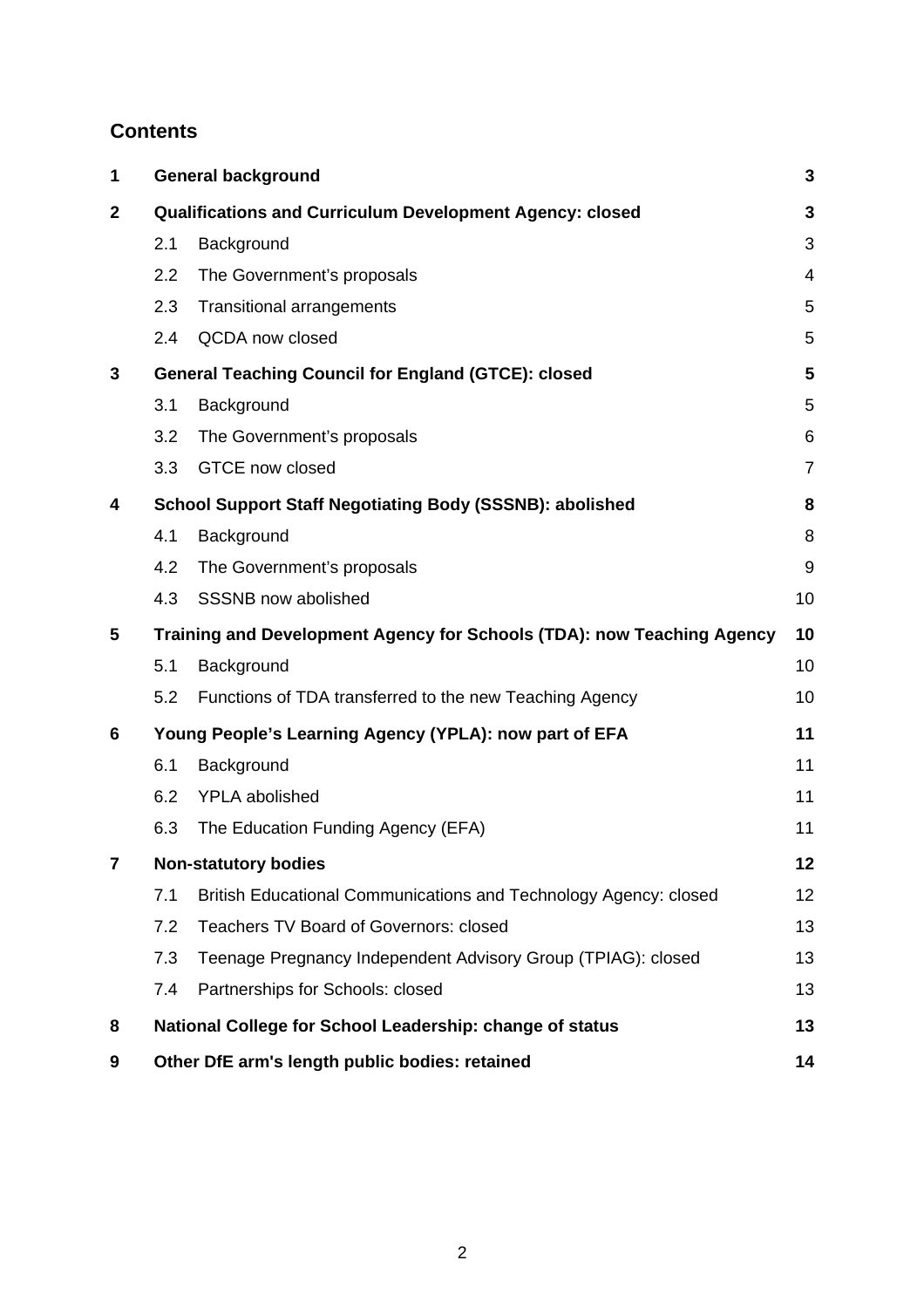# <span id="page-2-0"></span>**1 General background**

As part of the Government's programme of public bodies' reform, which affects all Government departments, the Department for Education has abolished a number of schoolrelated quangos:

- the Qualifications and Curriculum Development Agency:
- General Teaching Council for England;
- School Support Staff Negotiating Body;
- Training and Development Agency for Schools;
- Young Peoples Learning Agency;
- the British Educational Communications and Technology Agency;
- Teachers TV Board of Governors;
- Teenage Pregnancy Independent Advisory Group;
- Partnerships for Schools; and
- National College for School Leadership.

'Quango' is an abbreviation of the phrase 'quasi-autonomous non-governmental organisation' and is often used as an alternative to the abbreviation NDPB which stands for 'non-departmental public body'. The Government has pledged to cut the number and cost of quangos.

Some of these bodies were statutory bodies and have been abolished by provisions in the *[Education Act 2011.](http://www.legislation.gov.uk/ukpga/2011/21/contents/enacted)* Further information about the Bill which became the *Education Act 2011*  is set out in a [Library research paper](http://www.parliament.uk/briefing-papers/RP11-14) prepared in time for second reading of the Bill in the House of Commons.<sup>[1](#page-2-1)</sup> Other bodies, which were non-statutory, have been abolished separately.

Four new Executive Agencies within the Department for Education have been established and have taken on some of the responsibilities of some of the abolished NDPBs: the Standards and Testing Agency, which began operating in October 2011; the Education Funding Agency and the Teaching Agency which began operating in April 2012; and the National College for School Leadership which became an Executive Agency in April 2012.

# **2 Qualifications and Curriculum Development Agency: closed**

### **2.1 Background**

The Qualifications and Curriculum Development Agency (QCDA) was created by the previous Government to develop the curriculum and administer tests. The *Apprenticeships, Skills, Children and Learning Act 2009* made provision for the replacement of the then Qualifications and Curriculum Authority (QCA) by the new QCDA, and for regulatory functions regarding examination and assessment boards to be transferred to a new regulatory body called Ofqual. QCDA collaborated with the Scottish Qualifications Authority

<span id="page-2-1"></span><sup>1</sup> RP 11/14, 3 February 2011 (revised 7 February 2011)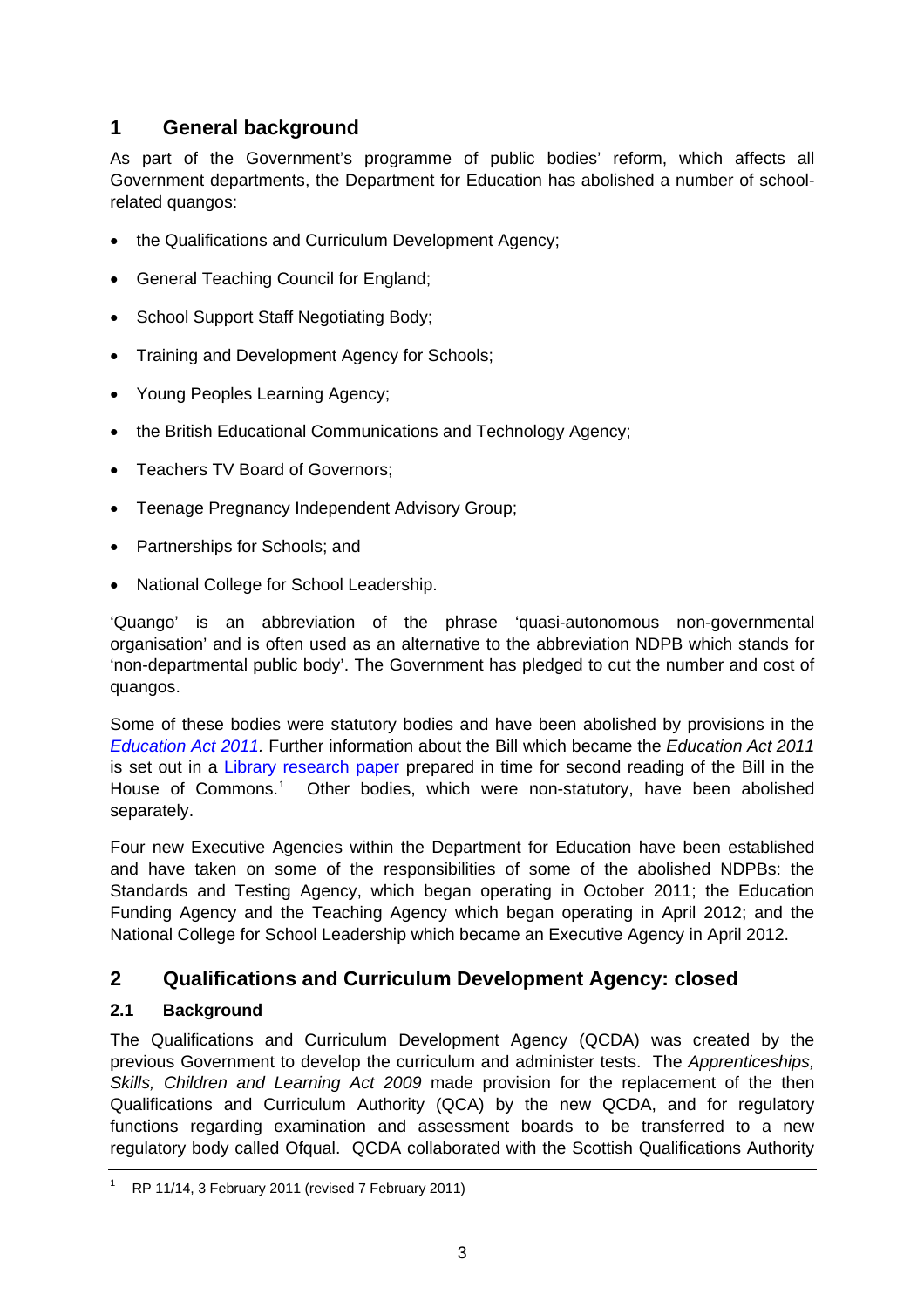<span id="page-3-0"></span>(SQA), the Qualifications, Curriculum and Assessment Authority for Wales (ACCAC) and the Council for the Curriculum, Examinations and Assessment in Northern Ireland (CCEA).

Information about the QCDA is available on its [archived website.](http://webarchive.nationalarchives.gov.uk/20110813032310/http:/www.qcda.gov.uk/)

### **2.2 The Government's proposals**

On 27 May 2010, the Education Secretary, Michael Gove, announced that the QCDA would close. He wrote to the chairman of the QCDA to say he would bring forward the necessary legislation.<sup>[2](#page-3-1)</sup>

Provisions to effect the abolition of the QCDA were included in the *Education Bill [Bill 137]*  which was presented in the House of Commons on 26 January 2011.

At committee stage in the House of Lords, Lord Hill of Oareford, Parliamentary Under-Secretary of State for Schools, said that the abolition of the QCDA was not intended to lead to increased Government power or control over the curriculum and that there would be safeguards to ensure transparency and hold the Secretary of State to account. Formal accountability to Parliament for the curriculum, qualifications and national curriculum assessment would remain with Ministers. Lord Hill noted that "no one has fought for the QCDA to be maintained in its current form" and set out the intended effect of removing it:

By removing it, we will bring the delivery of those essential functions, which are continuing, back into the department. This will improve clarity and transparency, simplify the system and save money. $3$ 

He said that the Secretary of State would become directly responsible for taking forward the statutory consultation process whenever the national curriculum needs to be amended and that there would be an opportunity for interested parties to express their views:

In future, the Secretary of State will have to have more direct responsibility than has arguably been the case previously, for changes to the curriculum, for justifying how the decisions to make those changes have been arrived at, and their implications.

...Consultation on changes to the national curriculum will continue to be a requirement. The Secretary of State will have to conduct a formal consultation with interested parties, including local authorities, schools, teachers and others... The precise groups with which he will need to consult are, as now: associations of local authorities, bodies representing the interests of governing bodies, organisations representing school teachers and other persons with an interest in the proposals, which is a fairly broad group. Everyone would have to have a reasonable opportunity to make representations, there would have to be a consultation, and the Cabinet Office advice, as now, is that that should be for at least 12 weeks. After the consultation has ended, the Secretary of State has to consider the responses and must publish a summary of the views expressed ... The summary published by the Secretary of State will deliver the degree of openness and transparency for which noble Lords have argued. Then, as now, final decisions would remain with the Secretary of State.

The Government are certainly committed to ensuring that everyone with an interest in the national curriculum is given an opportunity to offer their views. $4$ 

<span id="page-3-1"></span><sup>2</sup> [Letter from the Education Secretary to Christopher Trinick](http://media.education.gov.uk/assets/files/pdf/m/michael%20gove%20letter%20to%20qcda%20%20%2022%20may%202010.pdf), chair of QCDA, Library deposited paper: Dep 2010/1258

<span id="page-3-2"></span>[HL Deb 13 July 2011 c317GC](http://www.publications.parliament.uk/pa/ld201011/ldhansrd/text/110713-gc0001.htm#11071377000069)

<span id="page-3-3"></span><sup>4</sup> [HL Deb 13 July 2011 c317GC](http://www.publications.parliament.uk/pa/ld201011/ldhansrd/text/110713-gc0001.htm#11071377000069)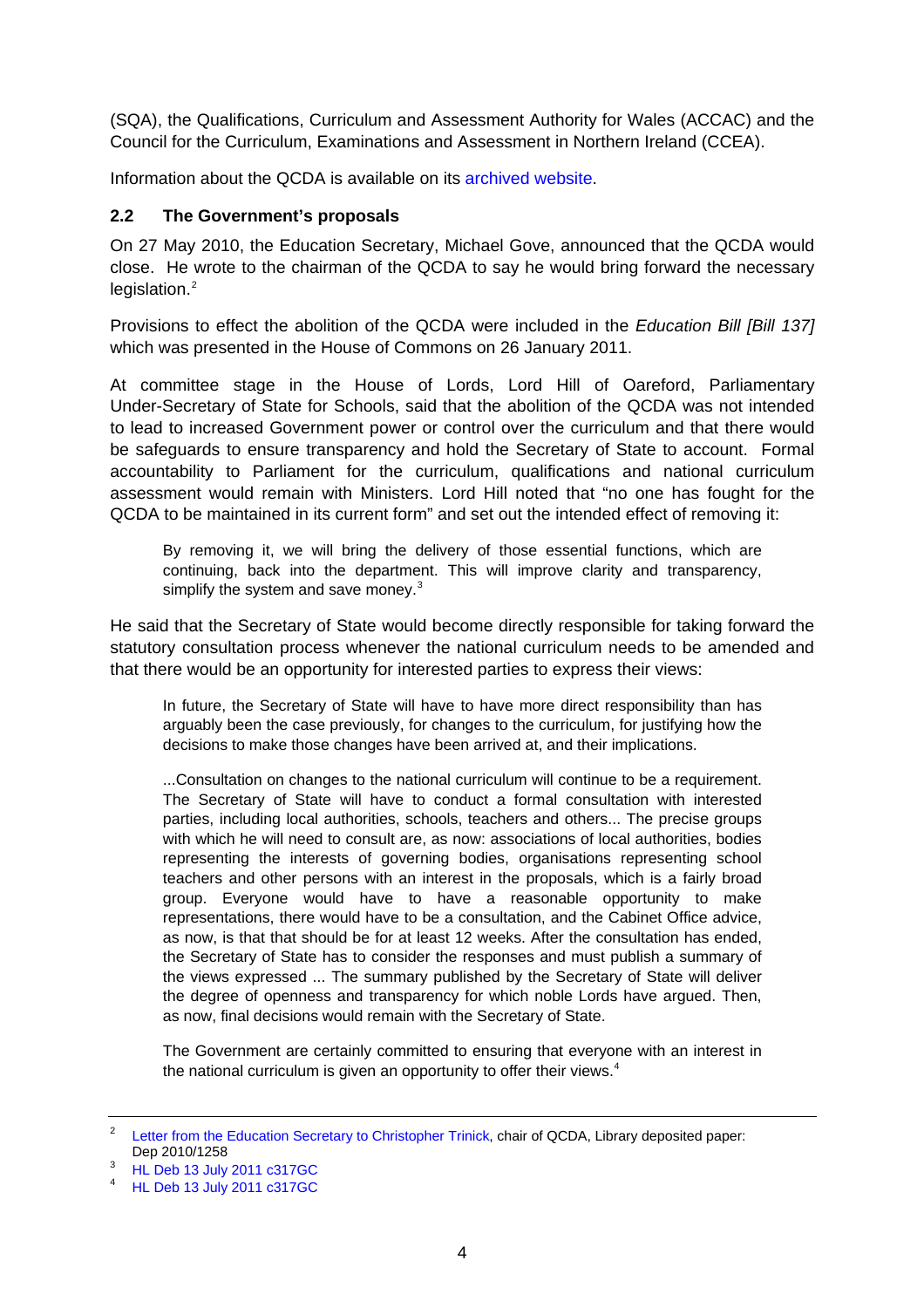### <span id="page-4-0"></span>**2.3 Transitional arrangements**

The QCDA continued to fulfil its statutory responsibilities in accordance with revised remit letters and funding, until it was finally abolished.

The DFE sent a [revised remit letter](http://media.education.gov.uk/assets/files/pdf/m/michael%20goves%20letter%20to%20qcda.pdf) to the QCDA on 1[5](#page-4-1) September 2010.<sup>5</sup> This stated that some functions currently carried out by the QCDA would be discharged differently, some would continue, and others would stop completely. The letter set out funding details including savings, and arrangements for the transitional period.

A further letter setting out the [QCDA's funding and remit for 2011-12](http://media.education.gov.uk/assets/files/pdf/l/letter%20to%20qcda%20-%2028%20march%202011.pdf) was sent on 28 March 2011.<sup>[6](#page-4-2)</sup>

### **2.4 QCDA now closed**

The *Education Act 2011* received Royal Assent on 15 November 2011. Section 25, which abolishes the QCDA, and related provisions, were implemented on 1 April 2012, meaning that the QCDA closed on 31 March 2012, as part of the Government's wider education reforms.

The QCDA's exams administration function and National Curriculum assessment function are now being performed by two separate new executive agencies.

The exams administration function is now performed by the Teaching Agency. The Teaching Agency's business plan sets out information about its role:

1.2 The Teaching Agency is responsible for four key areas of delivery:

- ensuring the sufficient supply and retention of the workforce;
- ensuring the workforce is well trained and of the highest quality;
- regulating teacher conduct on behalf of the Secretary of State for Education; and
- supporting schools and colleges with the effective management and administration of exams and supporting the successful awarding of general qualifications (such as GCSEs and A Levels). $<sup>7</sup>$  $<sup>7</sup>$  $<sup>7</sup>$ </sup>

The National Curriculum assessments function is now performed by the Standards and Testing Agency (STA) which began operating on 3 October 2011. The STA is responsible for the development and delivery of all statutory assessments from early years to the end of Key Stage 3.<sup>[8](#page-4-4)</sup>

# **3 General Teaching Council for England (GTCE): closed**

#### **3.1 Background**

The General Teaching Council for England (GTCE) was established under the *Teaching and Higher Education Act 1998*. Its main functions were to maintain a register of qualified teachers in England, regulate the teaching profession, and provide advice to Government and other agencies on issues affecting the quality of teaching and learning.

<span id="page-4-1"></span><sup>5</sup> Pepartment for Education website, *Revised remit of the QCDA* (at 9 July 2012)<br><sup>6</sup> Department for Education website, *QCDA* remit and funding for 2011, 12 (at 0 J

<sup>&</sup>lt;sup>b</sup> Department for Education website, *QCDA: remit and funding for 2011-12* (at 9 July 2012) 7<br><sup>7</sup> Teaching Ageney, *Buginese Blon 2012-12*, April 2012, p2

<span id="page-4-2"></span>Teaching Agency, *Business Plan 2012-13*, April 2012, p2<sup>8</sup> Department for Education website. Standards and Teating

<span id="page-4-4"></span><span id="page-4-3"></span>Department for Education website, *[Standards and Testing Agency](http://www.education.gov.uk/inthenews/inthenews/a00198081/standards-and-testing-agency)* (at 9 July 2012)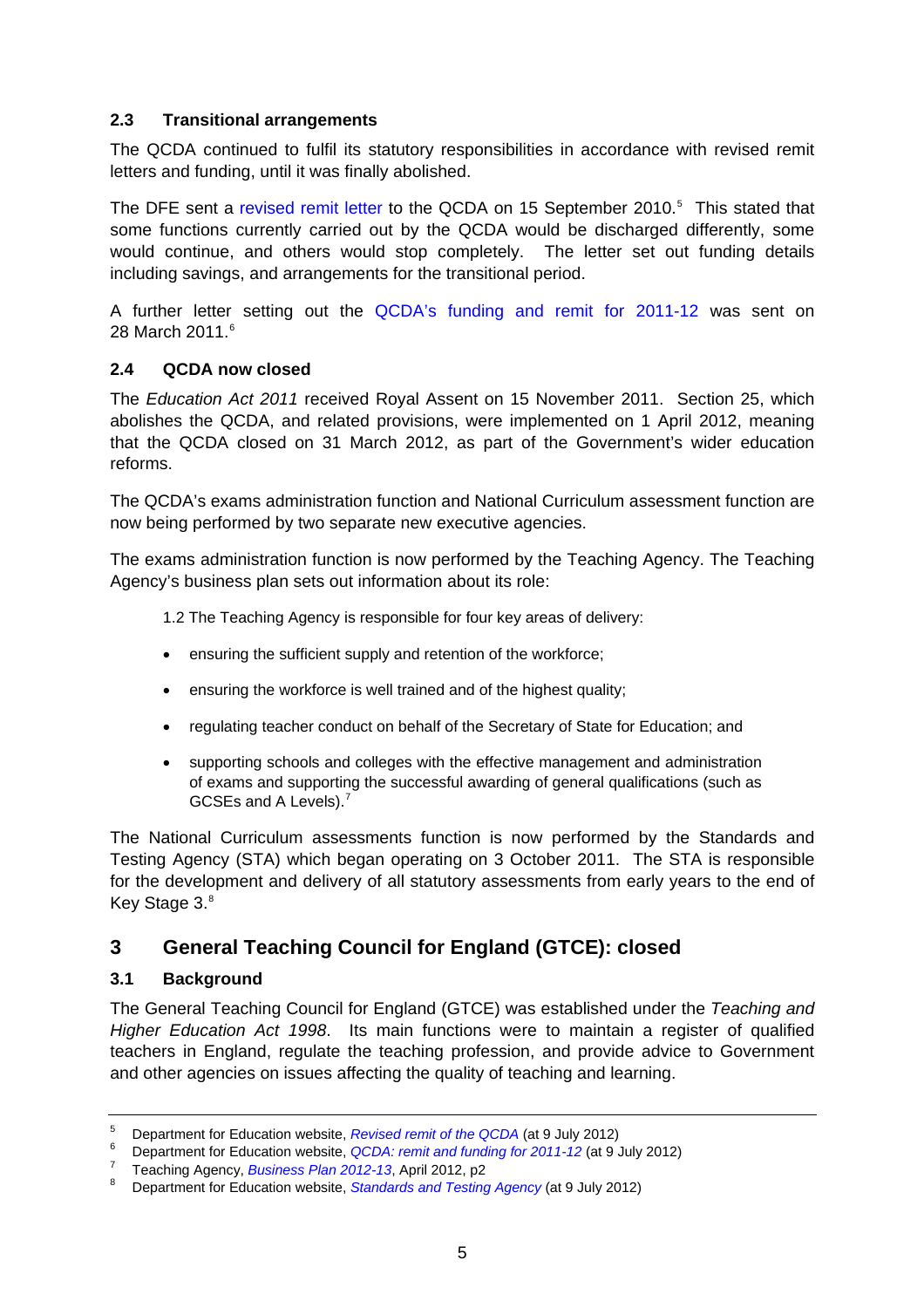<span id="page-5-0"></span>On 2 June 2010, Michael Gove said that he was 'deeply sceptical' about the purpose of the General Teaching Council for England and that it would be abolished:

I believe this organisation does little to raise teaching standards or professionalism. Instead it simply acts as a further layer of bureaucracy while taking money away from teachers. I want there to be stronger and clearer arrangements in relation to teacher misconduct and I am not convinced the GTCE is the right organisation to take these forward. I intend to seek authority from Parliament to abolish the General Teaching Council for England.<sup>[9](#page-5-1)</sup>

In 2010 it was estimated that the cost of the GTCE to the Exchequer was around £16 million a vear. $10$ 

Provisions to effect the abolition of the GTCE were included in the *Education Bill [Bill 137].*

### **3.2 The Government's proposals**

In Grand Committee debate in the House of Lords on the *Education Bill,* Lord Hill set out information about the Government's proposals relating to teachers' incompetence and misconduct. He said that the Government intended that the Teaching Agency which he described as a "smaller, more cost-effective body" would deal only with matters of misconduct. Hearings would be heard by a panel made up of representatives of the profession and independent lay people, with a right of appeal, as before, to the High Court.

Issues of incompetence would be dealt with separately, and a swifter and more local process would be introduced:

I have always thought that that the [General Teaching Council for England] GTC's current sanction for incompetence was a surprisingly nuclear option. Rather than a slow, cumbersome process that led painfully to a national process and ultimately-for 15 teachers-to barring from the profession, we think it would be better to have a much more flexible, local system whereby issues are resolved more quickly. We can all think of people who have not made a go of it with one employer, but who flourished somewhere else. We are therefore keen to move to a system with all the same protections in employment legislation whereby employers can exercise judgment, address problems more swiftly, and help teachers to improve.

Lord Hill indicated what was being done in relation to issues of performance management:

We have been carrying out a review of the professional standards for teachers, which will give employers clearer national benchmarks for performance and conduct. We are currently consulting on simplified arrangements for performance management and tackling poor capability. That will streamline the system and remove the current duplication that employers have found is a barrier to tackling performance issues. We will also strengthen the training and support available to school leaders, so that head teachers and aspiring heads are better prepared for their management role through a revised national professional qualification for headship. We think that these measures will leave the powers to deal with teacher incompetence in a more appropriate place and help head teachers to exercise those powers more effectively than the current regulatory system does.

<span id="page-5-2"></span><span id="page-5-1"></span><sup>9</sup> <sup>9</sup> DFE News, *General Teaching Council for England (GTC) to be scrapped, 2 June 2010,* 10 [HC Deb 6 September 2010 c349W](http://www.publications.parliament.uk/pa/cm201011/cmhansrd/cm100906/text/100906w0013.htm#10090816000212)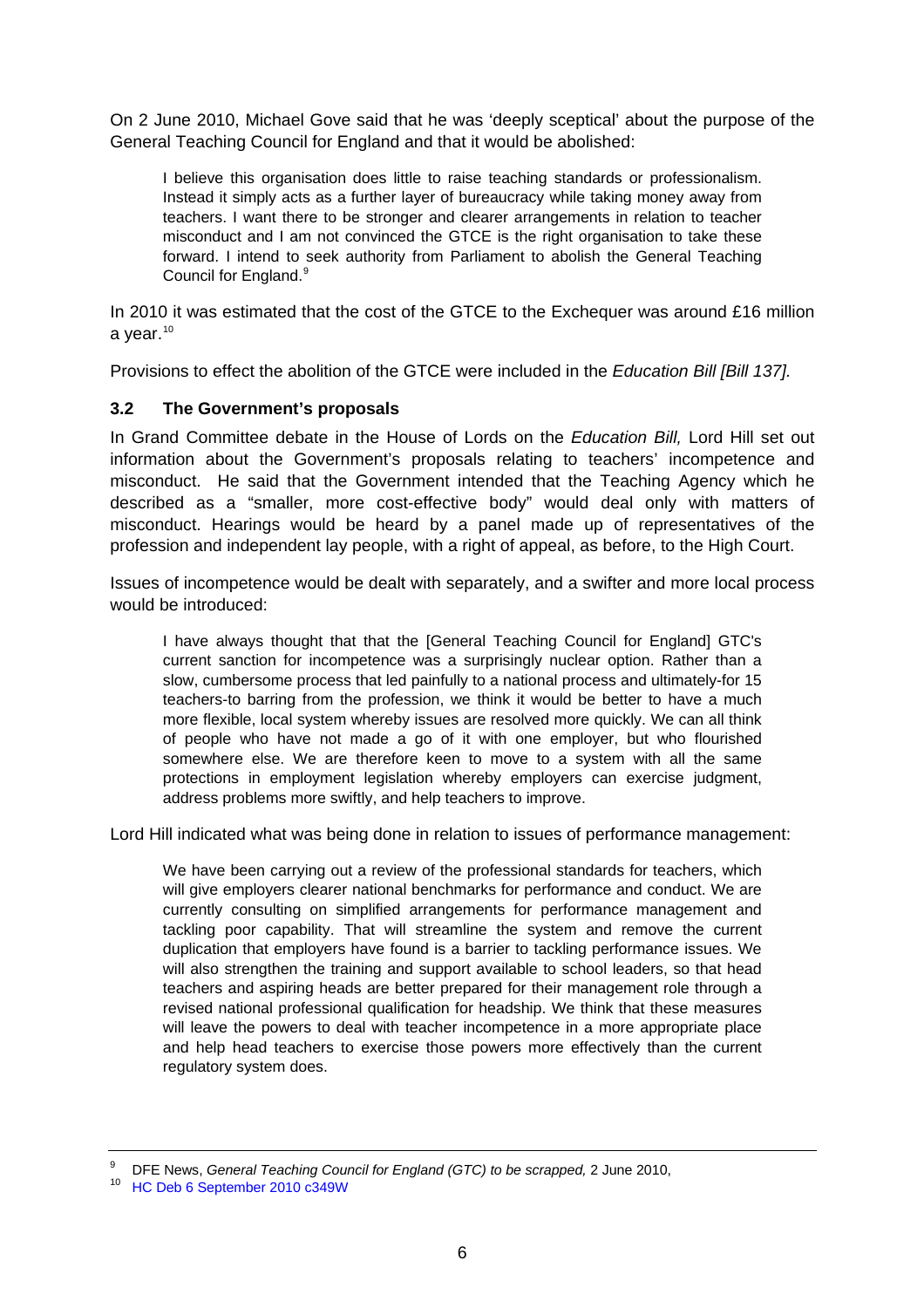<span id="page-6-0"></span>There would still be a role for a national regulator where a teacher was found guilty of serious misconduct. Lord Hill also said that schools would still have a duty to refer any cases of serious misconduct relating to children to the Independent Safeguarding Authority:

... we are clear that where teachers are guilty of serious misconduct, they should be referred to the national regulator for potential barring from the profession. That mechanism is cumbersome for head teachers and the regulator, because every case where a teacher is sacked for misconduct must be referred, even though the vast majority of these cases do not warrant barring. The new arrangements will be more effective by giving employers discretion, while still ensuring that the most serious cases are referred. Where cases are referred to the regulator, the Bill gives the Secretary of State a new power to make interim prohibition orders. This power was always intended for use in the very rare cases where it is in the public interest to bar an individual from teaching while an investigation is underway. ...

Noble Lords have asked for reassurance that the element of discretion that we are introducing will not lead to a weaker and less consistent system. It is of course important that the new system protects pupils and maintains confidence in the teaching profession. Let me say straight away that the proposals make no change to the duty on all schools to refer any cases of serious misconduct relating to children to the Independent Safeguarding Authority.

In future referrals to the Secretary of State could be made by members of the public:

Where a parent or other member of a community disagrees with the judgment of a head teacher who has not referred a teacher dismissed for serious misconduct, they may make the referral themselves. This provides a further safeguard that teachers in the most serious cases will not in some way slip through the net.<sup>[11](#page-6-1)</sup>

#### **3.3 GTCE now closed**

Section 7 of the *Education Act 2011,* which abolishes the GTCE, and related provisions, were brought into force on 1 April 2012.

With effect from 1 April 2012, the Teaching Agency, a new executive agency of the Department for Education (DfE), is now the body responsible for the regulation teacher conduct in England on behalf of the Secretary of State.

There is no requirement to register with the new Teaching Agency and no registration fee following the GTCE's abolition.

The Teaching Agency will look only at cases of serious misconduct.<sup>[12](#page-6-2)</sup> Lesser allegations will no longer be considered at the national level.<sup>[13](#page-6-3)</sup>

On 14 December 2011, Schools Minister, Nick Gibb, answered a series of questions about the abolition of the GTCE. He said that the [impact assessment for the](http://media.education.gov.uk/assets/files/pdf/h/education%20bill%20%20%20impact%20assessment%20ia.pdf) *Education Act 2011* included an assessment of the cost and benefits of the abolition of the GTCE:

The cost of abolition is estimated to be £15 million and the savings from abolition are estimated to be £11 million per annum between 2012-13 and 2019-20.

<span id="page-6-1"></span><sup>11</sup> [HL Deb 4 July 2011 GC 64-67](http://www.publications.parliament.uk/pa/ld201011/ldhansrd/text/110704-gc0002.htm#1107051000045)

<span id="page-6-2"></span><sup>12</sup> [HC Deb 16 January 2012 c465](http://www.publications.parliament.uk/pa/cm201212/cmhansrd/cm120116/debtext/120116-0001.htm#12011623000130)

<span id="page-6-3"></span><sup>13</sup> [HC Deb 24 January 2012 c214W](http://www.publications.parliament.uk/pa/cm201212/cmhansrd/cm120124/text/120124w0003.htm#12012473000413)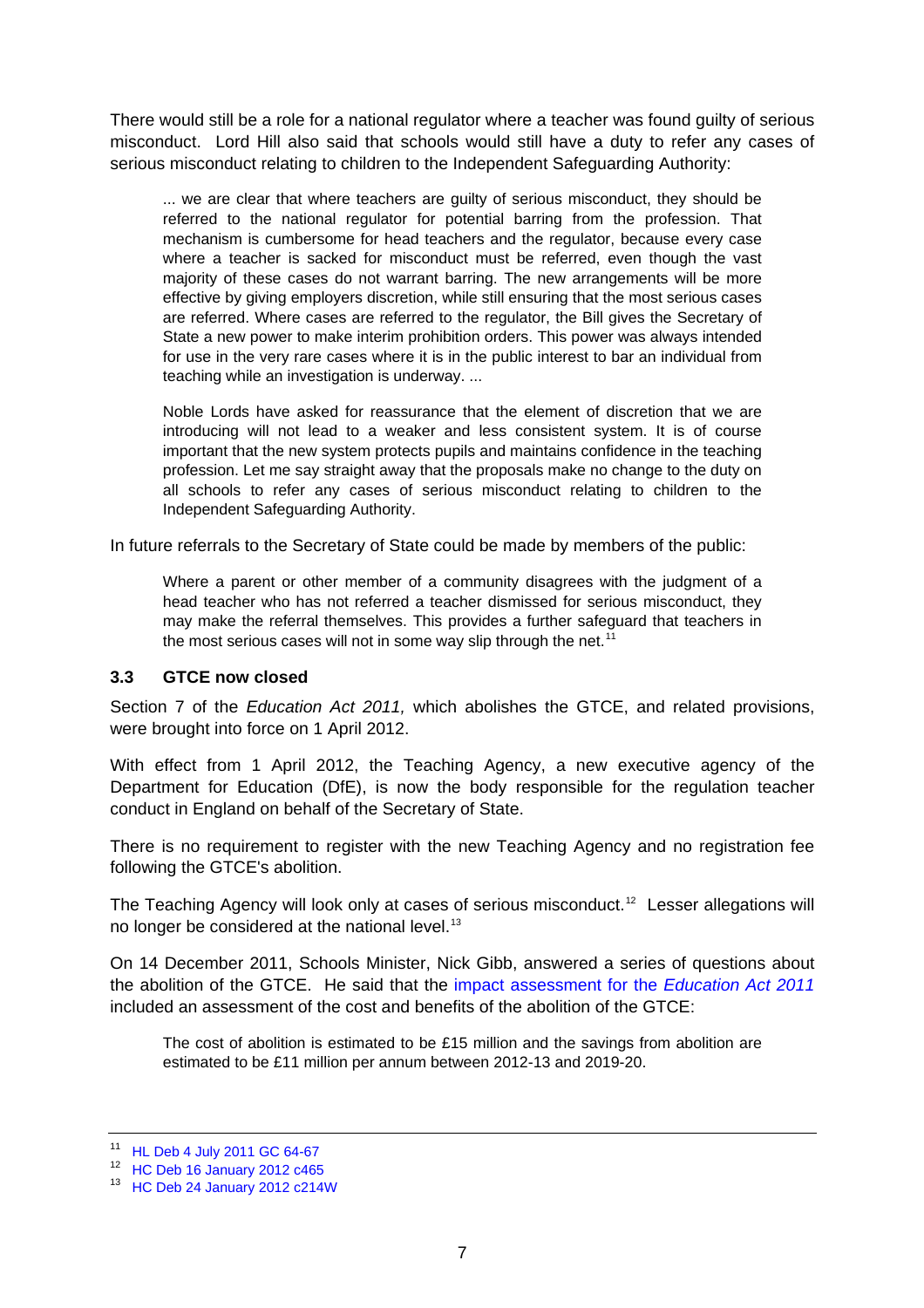<span id="page-7-0"></span>He also indicated what was being done to promote professional skills for teachers following the abolition of the GTCE:

The Secretary of State for Education, my right hon. Friend the Member for Surrey Heath (Michael Gove), outlined his plans to develop the professional skills of teachers in the Schools White Paper: The Importance of Teaching and the ITT Strategy. This approach is based on research that shows that teachers learn best from other professionals through observing teaching, being observed, and receiving feedback from peers. On 8 November the Department published an implementation plan for changes to initial teacher training (ITT) from 2012/13. This includes proposals to reform training so that more ITT is led by schools and there is focus on the most important elements of being a teacher.

New Teacher Standards will come into force from September 2012 and will focus on the essential elements of effective teaching and the professional conduct expected of every teacher. We are also creating a national network of teaching schools on the model of teaching hospitals and launching a new scholarship scheme for teachers. It will be the role of the Teaching Agency to promote the use of the Standards at all levels in professional development, performance management and in procedures for underperforming teachers.<sup>[14](#page-7-1)</sup>

In January 2012, Lord Hill of Oareford set out how the new disciplinary process for teachers would operate:

From 1 April, the new Teaching Agency, an executive agency of the department, will operate as the national regulator for all teachers in England. Teacher performance will be managed locally by employers. Employers will have a duty to consider whether to refer cases of serious misconduct to the Teaching Agency and, where appropriate, an independent professional conduct panel will make a recommendation to the Secretary of State regarding whether or not to bar the individual from teaching. A teacher may appeal against a prohibition order to the High Court within 28 days and, in certain circumstances, a prohibition order may be reviewed after a minimum period of time has elapsed. Teachers who are subject to a prohibition order will be placed on a new prohibited list which will be available online to employers. The Teaching Agency will uphold all GTCE sanctions.<sup>[15](#page-7-2)</sup>

### **4 School Support Staff Negotiating Body (SSSNB): abolished**

### **4.1 Background**

The School Support Staff Negotiating Body (SSSNB) was established by the Secretary of State for Children, Schools and Families on 7 July 2009 to negotiate school support staff pay and conditions of employment. It became a statutory body under the *Apprenticeships, Skills, Children and Learning Act 2009,* which received Royal Assent on 12 November 2009. The relevant provisions of the Act came into effect on 12 January 2010. Background information about the SSSNB is provided in [Library Research Paper 09/15](http://intranet.parliament.uk/briefing-papers/RP09-15), which was prepared for the second reading debate in the House of Commons on the *Apprenticeships, Skills, Children and Learning Bill*.

Details of the work of the SSSNB are archived on the [Office of Manpower Economics](http://www.ome.uk.com/example/School_Support_Staff_Negotiating_Body.aspx)  [website](http://www.ome.uk.com/example/School_Support_Staff_Negotiating_Body.aspx). [16](#page-7-3)

<span id="page-7-1"></span><sup>14</sup> [HC Deb 14 December 2011 cc819-21W](http://www.publications.parliament.uk/pa/cm201011/cmhansrd/cm111214/text/111214w0002.htm#11121497001172)

<span id="page-7-2"></span><sup>15</sup> [HL Deb 23 January 2012 c191WA](http://www.publications.parliament.uk/pa/ld201212/ldhansrd/text/120123w0001.htm#12012320000810)

<span id="page-7-3"></span><sup>16</sup> [http://www.ome.uk.com/example/School\\_Support\\_Staff\\_Negotiating\\_Body.aspx](http://www.ome.uk.com/example/School_Support_Staff_Negotiating_Body.aspx)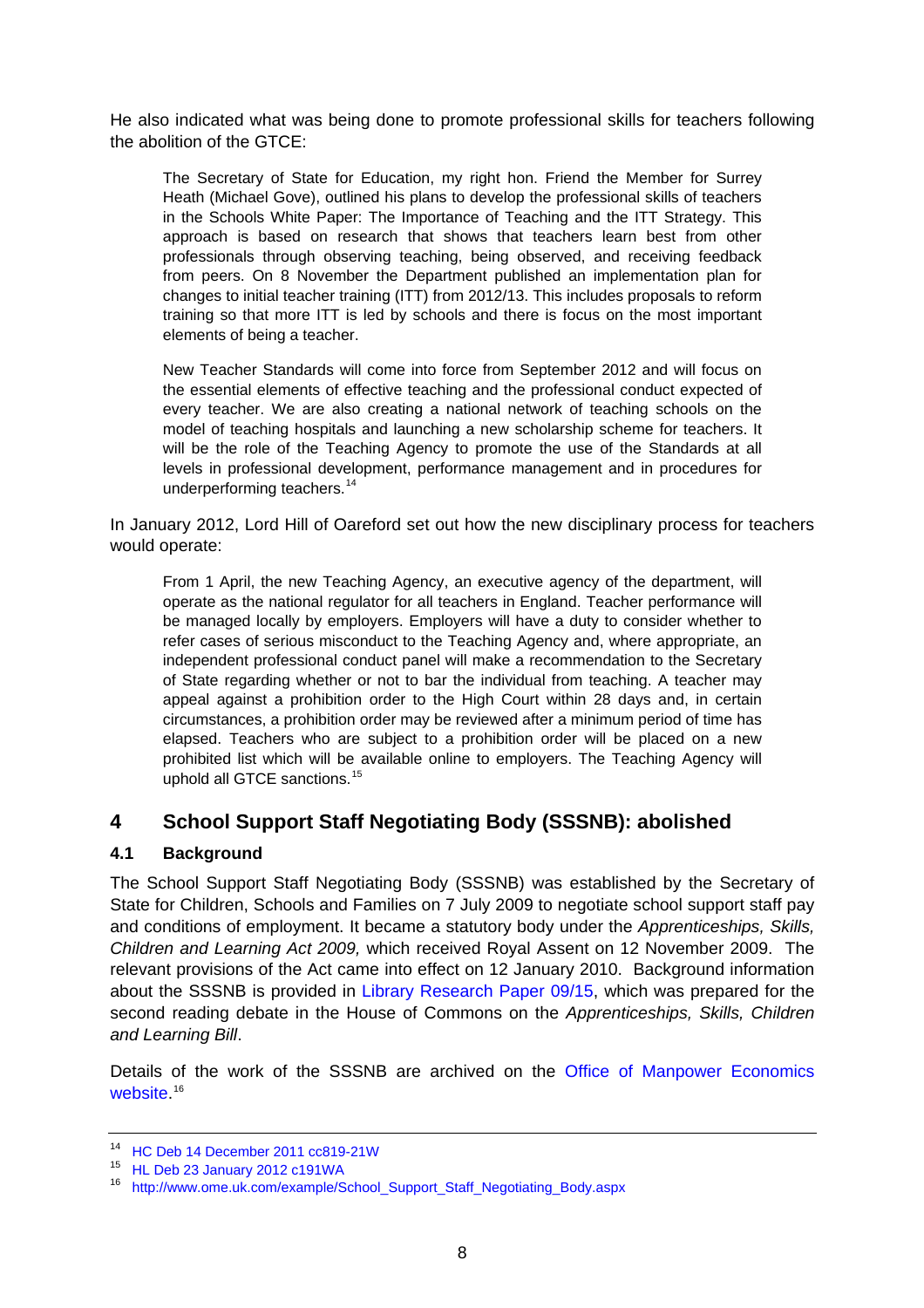### <span id="page-8-0"></span>**4.2 The Government's proposals**

On 28 October 2010, the Education Secretary announced in a written ministerial statement that the SSSNB would be abolished as it 'does not fit well with the Government's priorities for greater deregulation of pay and conditions arrangements for the school workforce'. School support staff would continue to have their pay and conditions determined at the local level by employers.<sup>[17](#page-8-1)</sup>

The Education Secretary wrote to the SSSNB's independent chair on [28 October 2010](http://www.ome.uk.com/Document/Default.aspx?DocumentUid=4BDE1021-BB69-4E9C-8F6C-01B77B63CE81) confirming the intention to abolish the SSSNB using the forthcoming Education Bill, and withdrawing, with immediate effect, the matters referred to SSSNB by the former Secretary of State (in his referral letter of 29 July 2009). These matters included producing a core contract of employment to cover remuneration, duties and working time; designing national job profiles to cover core support staff roles; developing and producing a method for converting those job role profiles into a salary structure; and a strategy to effectively implement the national pay and conditions' framework in all school maintained by local authorities in England.

At report stage in the House of Lords, Baroness Garden of Frognal, Government Spokesperson for Education, said that the debate about the value of the SSSNB should not be confused with a debate on the value of support staff themselves, who had "a vital part to play in the life of their schools". The Government preferred local decision-making by employers, local authorities and schools "which best know local conditions". Baroness Garden indicated that organisations representing employers of support staff, such as the Local Government Group, supported this view. She set out the consequences for schools of retaining the SSSNB:

If we retain the SSSNB and act on any agreements it reaches, schools would be required to review the pay and conditions of more than half a million support staff, requiring a massive investment of time by schools. The impact assessment that accompanied the ASCL Bill suggested that this might take more than 200,000 hours of head teacher or senior leadership time alone-time that we think could be better spent on pupils and their learning.

We should also remember that for the majority of support staff working in community and voluntary controlled schools, there is already a national pay and conditions framework in place, the Green Book. This long-standing voluntary agreement negotiated by the Local Government Employers, UNISON, GMB and Unite is already used for those staff in all but three local authorities. Of course, in all schools, existing employment law ensures that individuals are treated equally with regard to their terms and conditions when assessed against their colleagues.

Baroness Garden said that materials already produced by the SSSNB would continue to be available:

However, we agree ... that some of the materials the SSSNB has begun to develop could be a useful optional reference tool. We also know that the trade union members of the SSSNB are keen to continue to work with support staff employer organisations independently of government to complete a set of job role profiles for support staff. That is why we have already agreed to arrange for the intellectual property rights-in other words, the copyright-of all materials that are owned by the Department for Education to be reassigned to Local Government Employers. This means the materials

<span id="page-8-1"></span><sup>&</sup>lt;sup>17</sup> [HC Deb 28 October 2010 cc14-15WS](http://www.publications.parliament.uk/pa/cm201011/cmhansrd/cm101028/wmstext/101028m0001.htm#10102827000014)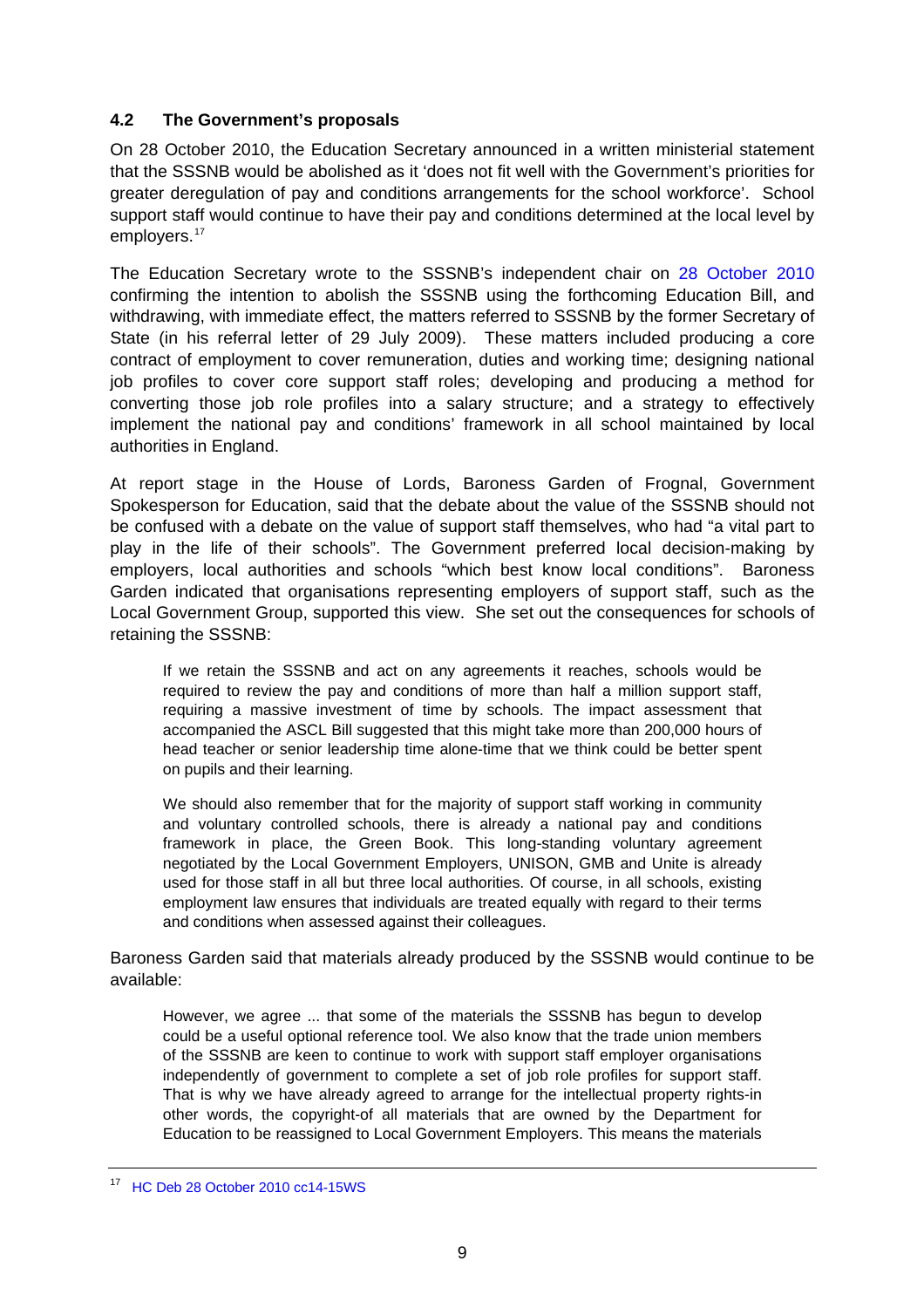<span id="page-9-0"></span>can then be used freely by the unions and employers that made up the membership of the SSSNB.

When the Secretary of State met the three unions that represent school support staff-UNISON, Unite and GMB-on 12 October, he was able to confirm that unions, together with the other SSSNB member organisations that represent employers, already own the materials developed during the final months of the SSSNB activity. This means that they are free to work with employer organisations to finalise the job role profiles. This is the piece of work that unions and employers agree will be of most use to schools. Abolishing the SSSNB will spare schools from the burden of a wholesale review of support staff pay and allow them to keep the level of freedom they currently have in relation to support staff pay. It is right that we do all that we can to ensure that the good work that SSSNB member organisations have done so far is not wasted.<sup>[18](#page-9-1)</sup>

[Unison,](http://www.unison.org.uk/education/schools/sssnb.asp) which represents 200,000 teaching assistants, opposed the abolition of the SSSNB.<sup>[19](#page-9-2)</sup>

### **4.3 SSSNB now abolished**

Section 18 of the *Education Act 2011*, which abolishes the SSSNB*,* came into force on 1 February 2012*.* 

### **5 Training and Development Agency for Schools (TDA): now Teaching Agency**

### **5.1 Background**

The Training and Development Agency for Schools (TDA) was created under the *Education*  Act 2005 as the national agency and recognised sector body responsible for the training and development of the school workforce. Information about the work of the TDA is provided on the archived [TDA website](http://webarchive.nationalarchives.gov.uk/20120203163341/http:/www.tda.gov.uk/).

The schools white paper, *[The Importance of Teaching](http://publications.education.gov.uk/eOrderingDownload/CM-7980.pdf)*, published on 24 November 2010, announced that the key functions of the TDA would transfer to the Department for Education, where they would be exercised by an executive agency directly accountable to Ministers.

#### **5.2 Functions of TDA transferred to the new Teaching Agency**

The *Education Act 2011* abolished the TDA from 1st April 2012. In a written ministerial statement on 27 March 2012, Michael Gove said that, from 1 April 2012, the newly established executive agency, the Teaching Agency, would be responsible for the supply and quality of the majority of the education workforce and for the regulation of teacher conduct. This work was previously carried out by the Training and Development Agency for Schools, the General Teaching Council for England, the Qualifications and Curriculum Development Agency and the Children's Workforce Development Council.<sup>[20](#page-9-3)</sup>

The archived [TDA website](http://webarchive.nationalarchives.gov.uk/20120203163341/http:/www.tda.gov.uk/about/transition/the-education-bill-and-the-tda.aspx) sets out how its status would be changed:

The Schools White Paper, The Importance of Teaching, was published in November by the Department for Education (DfE) and outlined the change in our status from a non-departmental public body to an executive agency of the DfE.

<span id="page-9-1"></span><sup>18</sup> [HL Deb 24 October 2011 cc548-9](http://www.publications.parliament.uk/pa/ld201011/ldhansrd/text/111024-0001.htm#1110248000055)

<span id="page-9-3"></span><span id="page-9-2"></span><sup>&</sup>lt;sup>19</sup> "Support staff debate strike over the axing of pay body", *Times Educational Supplement*, 5 November 2010<br><sup>20</sup> [HC Deb 27 March 2012 c121WS](http://www.publications.parliament.uk/pa/cm201212/cmhansrd/cm120327/wmstext/120327m0001.htm#12032750000033)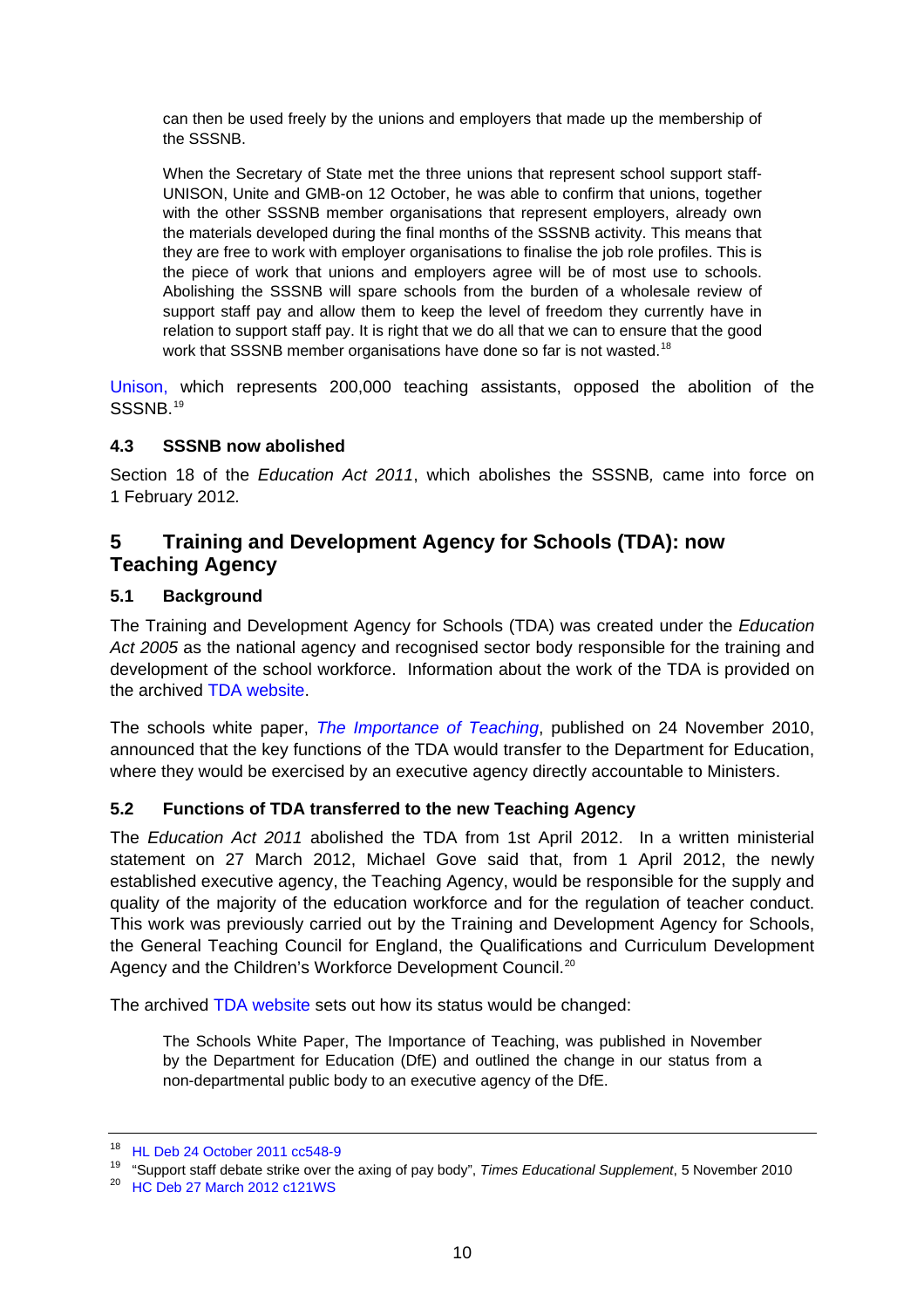<span id="page-10-0"></span>As the Training and Development Agency for Schools (TDA) is formally established by law, a legislative process must be followed in order to make this proposed change, and the Education Bill to do this has now been published. Subject to parliamentary consent, we will be closed and will reopen as an executive agency with effect from April 2012 on current planning.

The Bill includes clauses that transfer responsibility for functions from the TDA to the Secretary of State, so that they may be vested in the new executive agency with effect from April 2012.

# **6 Young People's Learning Agency (YPLA): now part of EFA**

### **6.1 Background**

The YPLA, established by the *Apprenticeships, Skills, Children and Learners Act 2009*, was launched in April 2010 to support the delivery of training and education to all 16 to 19 year olds in England, and to be responsible for funding and supporting academies. Further information is available on the archived [YPLA website.](http://webarchive.nationalarchives.gov.uk/20120319141232/http:/www.ypla.gov.uk)

The schools white paper, *[The Importance of Teaching](http://publications.education.gov.uk/eOrderingDownload/CM-7980.pdf)*, published on 24 November 2010, announced that the YPLA would be replaced by a new Education Funding Agency (EFA) as an executive agency of the DFE.

The DFE's *[Economic Impact Assessment](http://media.education.gov.uk/assets/files/pdf/e/economic%20impact%20assessment.pdf)* of the schools white paper noted the expected efficiency savings from the changes.<sup>[21](#page-10-1)</sup>

### **6.2 YPLA abolished**

From April 2012, the YPLA became part of the Education Funding Agency (EFA), a new Executive Agency within the DfE. In the final YPLA e-bulletin, published in March 2012, Peter Lauener, Chief Executive of the YPLA indicated that the YPLA's work would continue in the EFA, and that it was aimed to have a smooth transition:

In many ways our relationship with you will stay the same – we will continue to calculate allocations and make payments in the way that we always have done. The EFA will be responsible for all the functions of the YPLA, but will also take on the capital programme work of Partnerships for Schools and the maintained school funding responsibilities of the Department for Education.

Our aim is that the transition should be as smooth as possible, and that for many of you, the only change you notice is in our email addresses and telephone numbers. Many of our offices are moving and our website will be closing, with its contents moved to the Department for Education website. You will find more details later in this bulletin and in our first EFA bulletin in early April.<sup>[22](#page-10-2)</sup>

### **6.3 The Education Funding Agency (EFA)**

The Education Funding Agency (EFA) was established on 1 April 2012 as an Executive Agency of the Department for Education. It brings together work previously carried out by the YPLA, Partnerships for Schools and the maintained schools funding division of the Department. The EFA's principal responsibilities are set out on the [DfE website:](http://www.education.gov.uk/aboutdfe/armslengthbodies/b00199952/the-education-funding-agency)

• to provide funding for the education of pupils in academies;

<span id="page-10-2"></span><span id="page-10-1"></span><sup>&</sup>lt;sup>21</sup> Economic Impact Assessment, DFE, 24 November 2010, paragraphs 89 to 91<br><sup>22</sup> Article 1, [Issue 44,](http://webcache.googleusercontent.com/search?hl=en&q=cache:2AI2V4De_HAJ:http://readingroom.lsc.gov.uk/YPLA/ypla-e-bulletin_issue_44_21-03-2012-ne-mar12-v1.doc%2Bypla&gbv=2&gs_l=hp.3..0l4j0i10j0l5.2169.2808.0.4228.4.4.0.0.0.0.31.108.4.4.0...0.0.qrm1a95wb70&) 21 March 2012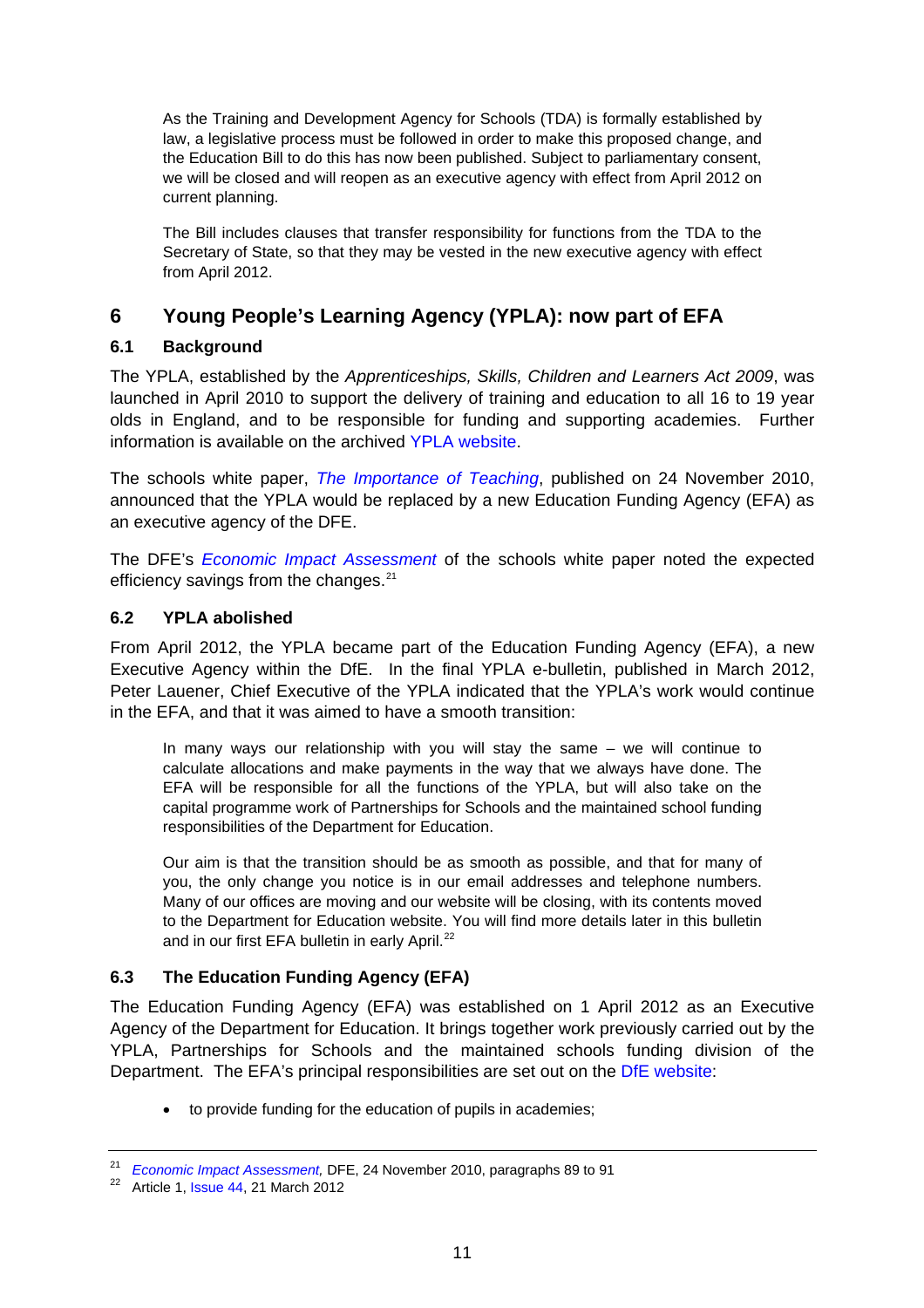- <span id="page-11-0"></span>• to distribute the Dedicated Schools Grant for the education of pupils up to age 16 in local authority maintained schools;
- to provide funding for all 16-19 education and training;
- to provide funding for learners with learning difficulties and/or disabilities aged 16- 25;
- to support the delivery of capital programmes for schools, academies, Free Schools and sixth-form colleges.

### **7 Non-statutory bodies**

#### **7.1 British Educational Communications and Technology Agency: closed**

The British Educational Communications and Technology Agency (Becta) was established in 1997 through the reconstitution of a predecessor organisation, the National Council for Educational Technology (NCET). It was the lead Government agency for ICT in education. The DfE has summarised the work of Becta:

Becta provided leadership to

- embed the effective use of technology across the system in the most coherent, cost-effective way, now and for the future
- ensure the market develops products and services that meet the needs of the education and skills sector and provide value for money
- help plan for tomorrow's world.

Becta provided rigorous research and evaluation to evaluate the impact of technology on the education and skills system. It provided expert, independent advice to

- help the front line make informed choices about technology and plan, buy and use it effectively
- help learners and their families access technology, become involved in learning and stay safe online
- ensure government policy takes full account of the opportunities and challenges technology brings.

Becta provided practical tools for the front line to

- save time and money
- improve teaching and learning
- share best practice.

Becta closed on 31 March 2011.

The DfE and Department for Business, Innovation and Skills (BIS) have committed to continue key areas of Becta's work. The [DfE website](http://www.education.gov.uk/aboutdfe/armslengthbodies/a00192537/becta) sets out information about arrangements to transfer functions and services to the DfE and others.

The [archive of Becta's website](http://webarchive.nationalarchives.gov.uk/20110130111510/http:/www.becta.org.uk) and materials can be found on the National Archives.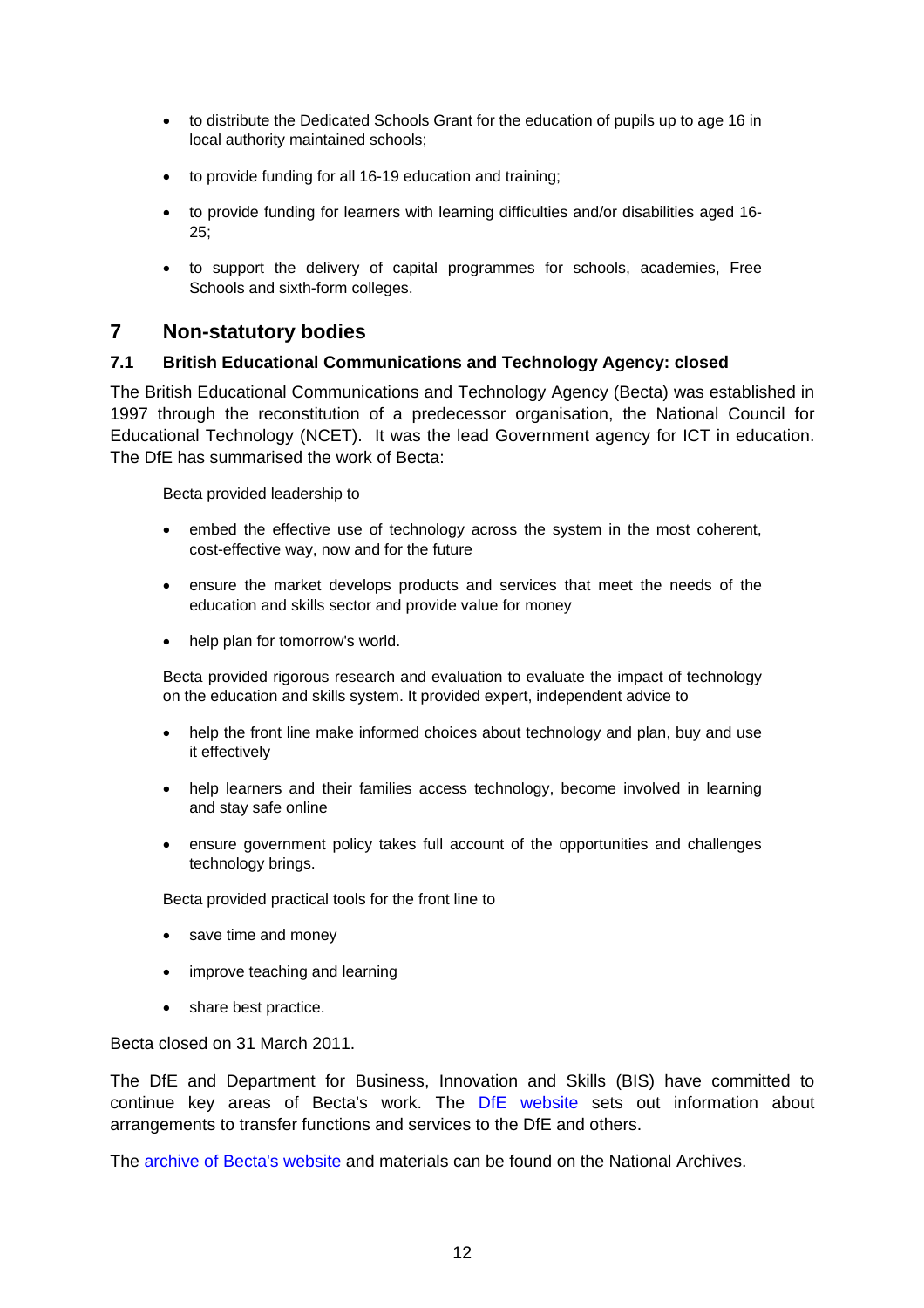### <span id="page-12-0"></span>**7.2 Teachers TV Board of Governors: closed**

The Teachers TV Board of Governors was established in January 2005 to advise on the best practices of a UK public broadcasting service and to help ensure that the Teachers TV supplier was held accountable for the public funds it received.

On [14 October 2010](http://www.education.gov.uk/inthenews/inthenews/a0065289/departments-plans-for-arms-length-bodies) the Education Secretary announced that Teachers TV Board of Governors would be closed. The Government estimated net overall administrative savings from the abolition of the Teachers TV Board of Governors over the spending review period to be £150,000, based on the three years remaining on the contract.<sup>[23](#page-12-1)</sup>

The Government's contract with Teachers TV came to an end in April 2011. Following the closure of Teachers TV, the Department has signed a number of non-exclusive distribution agreements that will ensure that the 3,500 15 minute programmes in the archive will still be available to watch on-line.[24](#page-12-2) Teachers TV content is now available on *[TES](http://www.tes.co.uk/MyPublicProfile.aspx?uc=447531&event=21)* in agreement with the Department of Education.

### **7.3 Teenage Pregnancy Independent Advisory Group (TPIAG): closed**

The Teenage Pregnancy Independent Advisory Group (TPIAG) was set up in 2000, to monitor the previous Administration's 10-year Teenage Pregnancy Strategy. It was an advisory NDPB whose work was scheduled to come to an end in 2010 and the group had no responsibility for implementation of the Teenage Pregnancy Strategy.<sup>[25](#page-12-3)</sup>

On [14 October 2010](http://www.education.gov.uk/inthenews/inthenews/a0065289/departments-plans-for-arms-length-bodies) the Education Secretary announced that the TPIAG would close. TPIAG published its [final report](http://www.pshe-association.org.uk/uploads/media/17/7462.pdf) on 14 December 2010.

#### **7.4 Partnerships for Schools: closed**

Partnerships for Schools (PfS) was established in 2004 by the Department for Education as both a company and an executive NDPB. It described itself as "the Government's delivery agent for capital investment programmes into schools, helping to ensure that taxpayers get the best value from every education pound spent".<sup>[26](#page-12-4)</sup> Information about PfS is available on its [archived website.](http://webarchive.nationalarchives.gov.uk/20120202141958/http:/www.partnershipsforschools.org.uk)

PfS was incorporated as a limited company under the Companies Act 1985 and the shares were wholly owned by the Secretary of State for Education.

PfS closed on 1 April 2012, when its responsibilities and work transferred to the Education Funding Agency (EFA), a new Executive Agency of the DfE. Legislation was not needed to effect this change.<sup>[27](#page-12-5)</sup>

### **8 National College for School Leadership: change of status**

The [National College for School Leadership](http://www.education.gov.uk/nationalcollege/), which is responsible for improving the quality of leadership in schools and early years, changed status from non-departmental public body to executive agency from 1 April 2012.

<span id="page-12-1"></span><sup>23</sup> [HC Deb 29 March 2011 c280W](http://www.publications.parliament.uk/pa/cm201011/cmhansrd/cm110329/text/110329w0004.htm#11032987001283)

<span id="page-12-2"></span><sup>&</sup>lt;sup>24</sup> [Department for Education website](http://www.education.gov.uk/schools/toolsandinitiatives/teacherstv/) (at 2 July 2012)<br><sup>25</sup> [HC Deb 17 March 2011 cc613-4W](http://www.publications.parliament.uk/pa/cm201011/cmhansrd/cm110317/text/110317w0005.htm#11031785000751)

<span id="page-12-5"></span><span id="page-12-4"></span><span id="page-12-3"></span><sup>&</sup>lt;sup>26</sup> [Partnerships for Schools](http://webarchive.nationalarchives.gov.uk/20120202141958/http:/www.partnershipsforschools.org.uk) (at 9 July 2012)<br><sup>27</sup> [HL Deb 14 September 2011 c267GC](http://www.publications.parliament.uk/pa/ld201011/ldhansrd/text/110914-gc0001.htm#11091513000169)